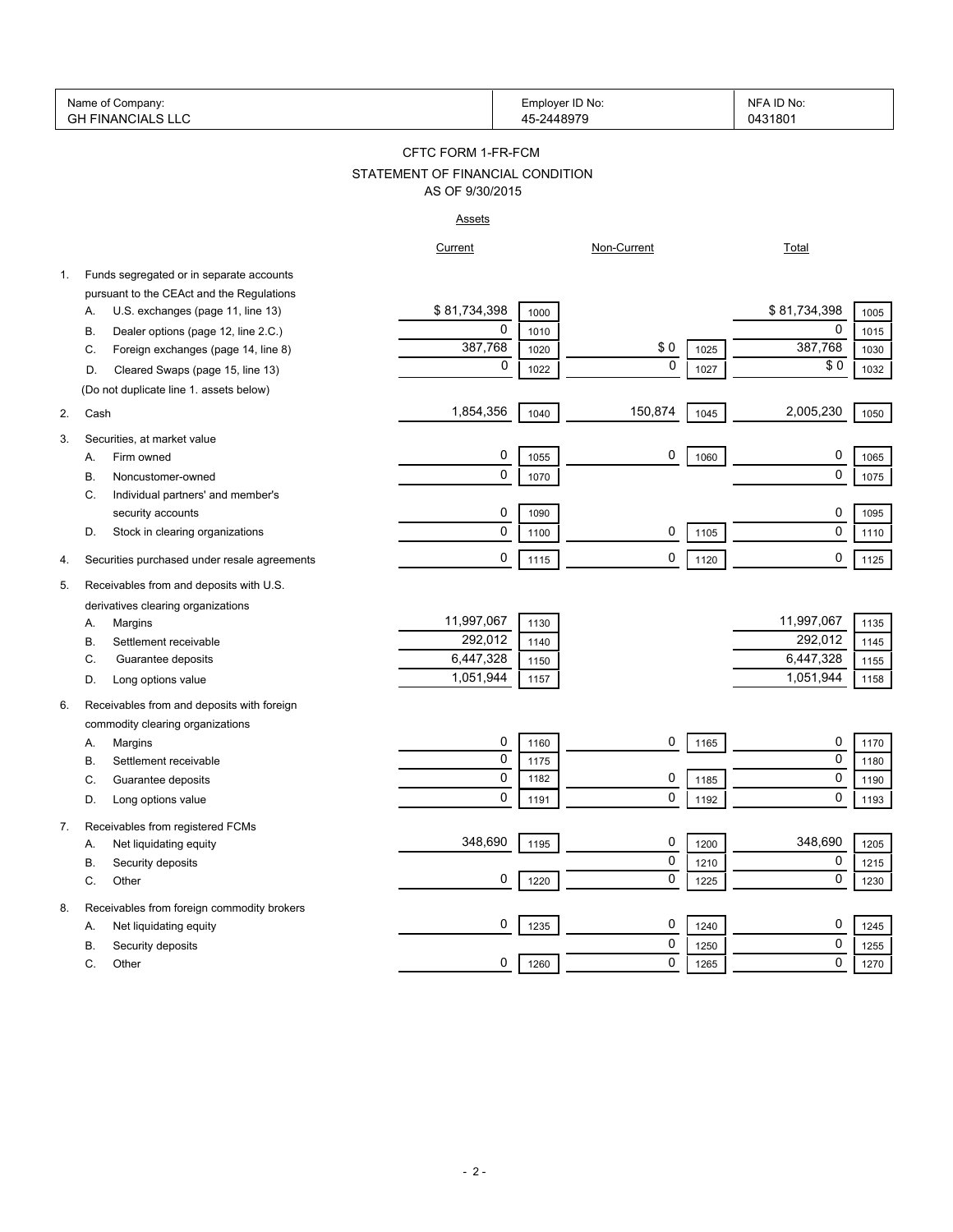| 9.  | Receivables from traders on U.S.                           |               |      |           |      |               |      |
|-----|------------------------------------------------------------|---------------|------|-----------|------|---------------|------|
|     | commodity exchanges<br>Customer debit and deficit accounts | 0             | 1275 | 0         | 1280 | 0             | 1285 |
|     | Α.<br>В.                                                   | $\mathbf 0$   | 1290 | 0         | 1295 | $\mathbf 0$   | 1300 |
|     | Noncustomer and proprietary accounts<br>Other              | $\mathbf 0$   | 1305 | 0         |      | $\mathbf 0$   | 1315 |
|     | C.                                                         |               |      | 0         | 1310 | $\mathbf 0$   |      |
|     | Allowance for doubtful accounts<br>D.                      |               |      |           | 1320 |               | 1325 |
| 10. | Receivables from traders on foreign                        |               |      |           |      |               |      |
|     | boards of trade                                            |               |      |           |      |               |      |
|     | Customer debit and deficit accounts<br>Α.                  | 0             | 1330 | 0         | 1335 | 0             | 1340 |
|     | Noncustomer and proprietary accounts<br>В.                 | 0             | 1345 | 0         | 1350 | $\mathbf 0$   | 1355 |
|     | Other<br>C.                                                | 0             | 1360 | 0         | 1365 | $\mathbf 0$   | 1370 |
|     | Allowance for doubtful accounts<br>D.                      |               |      | 0         | 1375 | $\mathbf 0$   | 1380 |
| 11. | Inventories of cash commodities, raw materials,            |               |      |           |      |               |      |
|     | work in progress and finished goods                        |               |      |           |      |               |      |
|     | Covered<br>Α.                                              | 0             | 1385 | 0         | 1390 | 0             | 1395 |
|     | В.<br>Not covered                                          | 0             | 1400 | 0         | 1405 | $\mathbf 0$   | 1410 |
|     |                                                            |               |      |           |      |               |      |
| 12. | Secured demand notes                                       |               |      |           |      |               |      |
|     | (Value of collateral \$0 [1415]                            |               |      |           |      |               |      |
|     | Safety factor \$0 [1420])                                  | 0             | 1425 | 0         | 1430 | 0             | 1435 |
| 13. | Other receivables and advances                             |               |      |           |      |               |      |
|     | Merchandising accounts receivable<br>А.                    | 0             | 1440 | 0         | 1445 | 0             | 1450 |
|     | Notes receivable<br>В.                                     | $\mathbf 0$   | 1455 | 0         | 1460 | $\mathbf 0$   | 1465 |
|     | Commissions and brokerage receivable<br>C.                 | 42,033        | 1470 | 0         | 1475 | 42,033        | 1480 |
|     | Receivables from employees and<br>D.                       |               |      |           |      |               |      |
|     | associated persons                                         | 0             | 1485 | 0         | 1490 | 0             | 1495 |
|     | Advances on cash commodities<br>Е.                         | $\mathbf 0$   | 1500 | 0         | 1505 | $\mathbf 0$   | 1510 |
|     | Dividends and interest<br>F.                               | $\mathbf 0$   | 1515 | 0         | 1520 | $\mathbf 0$   | 1525 |
|     | Taxes receivable<br>G.                                     | $\mathbf 0$   | 1530 | 0         | 1535 | $\mathbf 0$   | 1540 |
|     | Receivables from subsidiaries and affiliates<br>Н.         | $\mathbf 0$   | 1545 | 0         | 1550 | $\mathbf 0$   | 1555 |
|     | Other (Itemize on a separate page)                         | $\mathbf 0$   | 1560 | 0         | 1565 | $\mathbf 0$   | 1570 |
|     | Allowance for doubtful accounts<br>J.                      |               |      | 0         | 1575 | $\mathbf 0$   | 1580 |
|     |                                                            |               |      |           |      |               |      |
| 14. | Unrealized gains on forward contracts                      |               |      |           |      |               |      |
|     | and commitments                                            | 0             | 1585 | 0         | 1590 | 0             | 1595 |
| 15. | Exchange memberships, at cost                              |               |      |           |      |               |      |
|     | (Market value \$743,038 [1600])                            |               |      | 389,325   | 1605 | 389,325       | 1610 |
|     |                                                            | 0             | 1612 | 0         |      | 0             |      |
| 16. | Investments in subsidiaries                                |               |      |           | 1615 |               | 1620 |
| 17. | Plant, property, equipment and capitalized leases          |               |      |           |      |               |      |
|     | (cost net of accumulated depreciation                      |               |      |           |      |               |      |
|     | and amortization of \$0 [1625])                            | 0             | 1630 | 106,343   | 1635 | 106,343       | 1640 |
|     | Prepaid expenses and deferred charges                      |               |      | 139,036   | 1645 | 139,036       | 1650 |
| 18. |                                                            |               |      |           |      |               |      |
| 19. | Other assets (itemize on separate page)<br>А.              | 0             | 1655 | 0         | 1660 | 0             | 1665 |
|     | Retail Forex Aggregate Assets<br>В.                        | 0             | 1657 | 0         | 1662 | 0             | 1667 |
| 20. | <b>Total Assets</b>                                        | \$104,155,596 | 1670 | \$785,578 | 1675 | \$104,941,174 | 1680 |
|     |                                                            |               |      |           |      |               |      |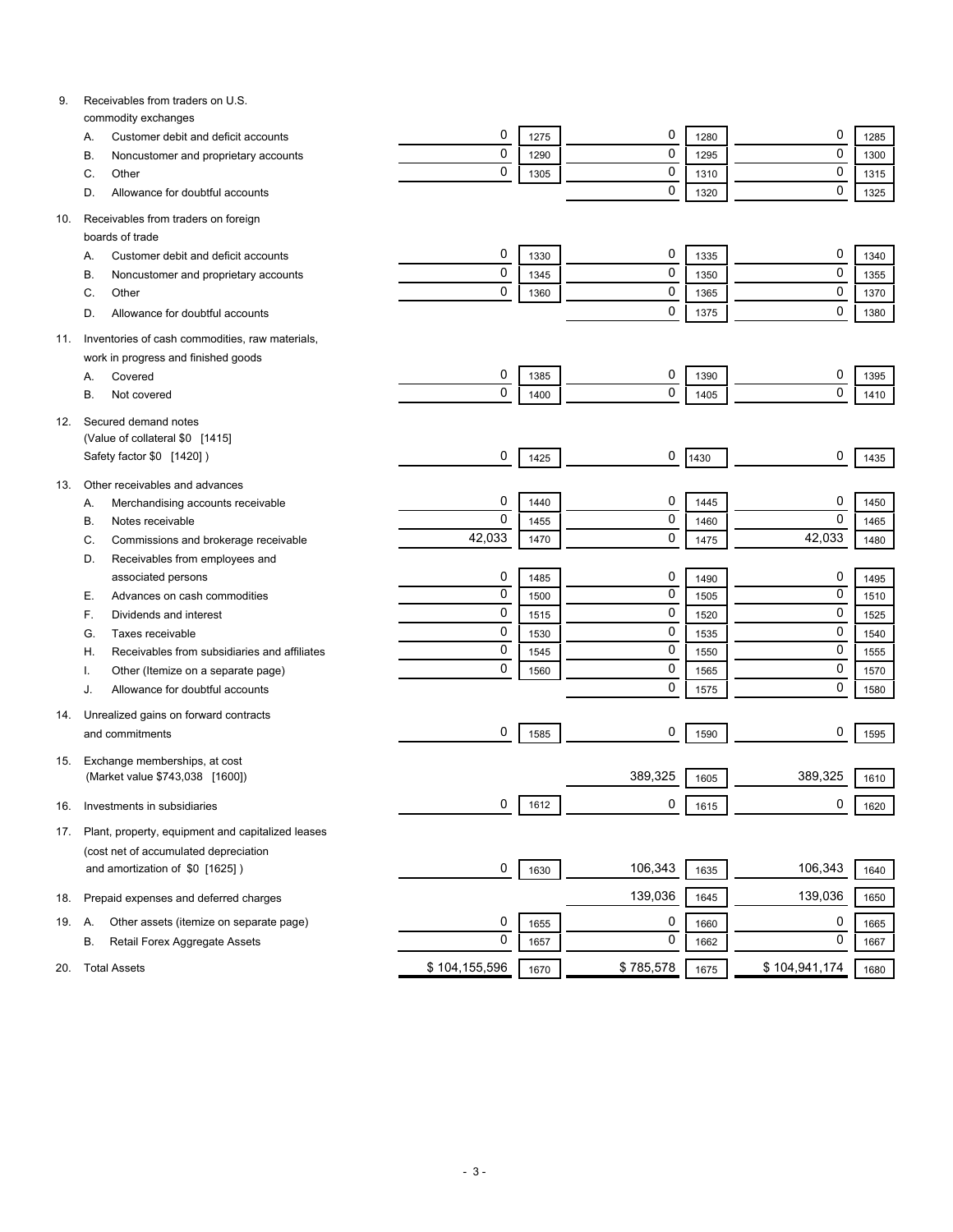| Name of Company:         | Employer ID No: | NFA ID No: |
|--------------------------|-----------------|------------|
| <b>GH FINANCIALS LLC</b> | 45-2448979      | 0431801    |

#### CFTC FORM 1-FR-FCM

# STATEMENT OF FINANCIAL CONDITION

AS OF 9/30/2015

## Liabilities & Ownership Equity

### **Liabilities**

| 21. |           | Payables to banks                                                                                 |              |      |
|-----|-----------|---------------------------------------------------------------------------------------------------|--------------|------|
|     | A.        | Secured loans                                                                                     | \$0          | 2000 |
|     | В.        | Unsecured loans                                                                                   | 0            | 2010 |
|     | C.        | Overdrafts                                                                                        | 0            | 2020 |
| 22. |           | Equities in commodity accounts                                                                    |              |      |
|     | Α.        | Customers trading on U.S. commodity exchanges                                                     | 70,203,081   | 2030 |
|     | В.        | Customers trading on foreign exchanges                                                            | 86,464       | 2040 |
|     | C.        | Customers' dealer options accounts                                                                | 0            | 2050 |
|     | D.        | Noncustomers' accounts                                                                            | 12, 167, 196 | 2060 |
|     | Е.        | General partners' and member's trading accounts (not included in capital)                         | 0            | 2070 |
|     | F.        | Customers trading cleared swaps                                                                   | $\Omega$     | 2072 |
| 23. |           | Payable to U.S. commodity clearing organizations                                                  | 998,594      | 2080 |
|     |           | Including short option value of \$998,594 [2075]                                                  |              |      |
|     |           |                                                                                                   | 0            |      |
| 24. |           | Payable to foreign commodity clearing organizations<br>Including short option value of \$0 [2085] |              | 2090 |
|     |           |                                                                                                   |              |      |
| 25. |           | Payable to registered futures commission merchants                                                | 0            | 2100 |
| 26. |           | Payable to foreign commodity brokers                                                              | 0            | 2110 |
|     |           |                                                                                                   |              |      |
| 27. |           | Accounts payable, accrued expenses and other payables                                             | 3,796,402    |      |
|     | Α.        | Accounts payable and accrued expenses                                                             | 0            | 2120 |
|     | В.        | Salaries, wages, commissions and bonuses payable                                                  | $\Omega$     | 2130 |
|     | C.        | Taxes payable                                                                                     | 0            | 2140 |
|     | D.        | Deferred income taxes                                                                             | 0            | 2150 |
|     | Е.        | Security deposits held                                                                            |              | 2160 |
|     | F.        | Advances against commodities                                                                      | 0            | 2170 |
|     | G.        | Unrealized losses on forward contracts and commitments                                            | $\Omega$     | 2180 |
|     | H         | Due to subsidiaries and affiliates                                                                | 1,253,702    | 2190 |
|     | Ι.        | Notes, mortgages and other payables due within twelve months                                      | 0            | 2200 |
|     | J.        | Obligation to Retail FX Customers                                                                 | 0            | 2205 |
|     | Κ.        | Other (itemize on a separate page)                                                                | $\Omega$     | 2210 |
| 28. |           | Notes, mortgages and other payables not due within twelve months of the date of this statement    |              |      |
|     | A.        | Unsecured                                                                                         | 0            | 2220 |
|     | <b>B.</b> | Secured                                                                                           | 0            | 2230 |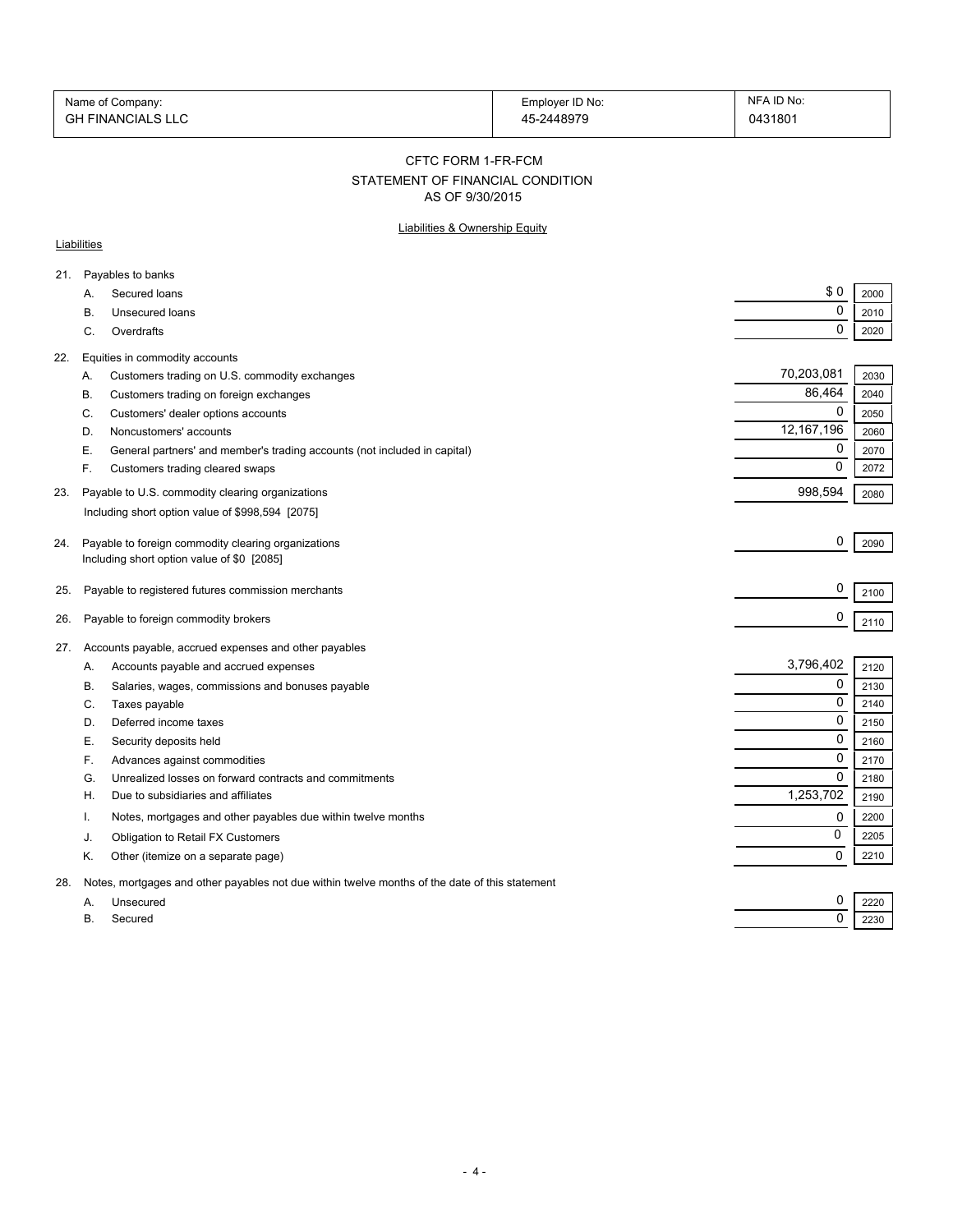| 29. | Securities sold under agreements to repurchase              |              | 2240 |  |
|-----|-------------------------------------------------------------|--------------|------|--|
| 30. | Securities sold not yet purchased, at market value          |              | 2250 |  |
| 31  | Liabilities subordinated to claims of general creditors     |              |      |  |
|     | Subject to a satisfactory subordination agreement<br>Α.     | 8.000.000    | 2260 |  |
|     | Not subject to a satisfactory subordination agreement<br>В. |              | 2270 |  |
| 32. | Total liabilities                                           | \$96,505,439 | 2280 |  |

### Ownership Equity

| 33. |    | Sole proprietorship                                        | \$0         | 2500 |                     |
|-----|----|------------------------------------------------------------|-------------|------|---------------------|
| 34. |    | Partnership or Limited Liability Company                   |             |      |                     |
|     | Α. | Partnership or LLC contributed and retained capital        | \$8,435,735 | 2510 |                     |
|     | В. | Additional capital per partnership or membership agreement |             |      |                     |
|     |    | (equities in partners' or members' trading accounts, etc.) | 0           | 2515 |                     |
|     | C. | Total                                                      | \$8,435,735 | 2520 |                     |
| 35. |    | Corporation                                                |             |      |                     |
|     | А. | Preferred stock                                            | \$0         | 2530 |                     |
|     | В. | Common stock                                               | 0           | 2535 |                     |
|     | C. | Additional paid in capital                                 | 0           | 2540 |                     |
|     | D. | Retained earnings                                          | 0           | 2545 |                     |
|     | Е. | Subtotal                                                   | \$0         | 2550 |                     |
|     | F. | Less: capital stock in treasury                            | 0           | 2555 |                     |
|     | G. | Total                                                      | \$0         | 2560 |                     |
| 36. |    | Total ownership equity (line 33, 34.C. or 35.G)            |             |      | \$8,435,735<br>2570 |

37. Total liabilities and ownership equity (add lines 32 and 36) \$ 104,941,174 2580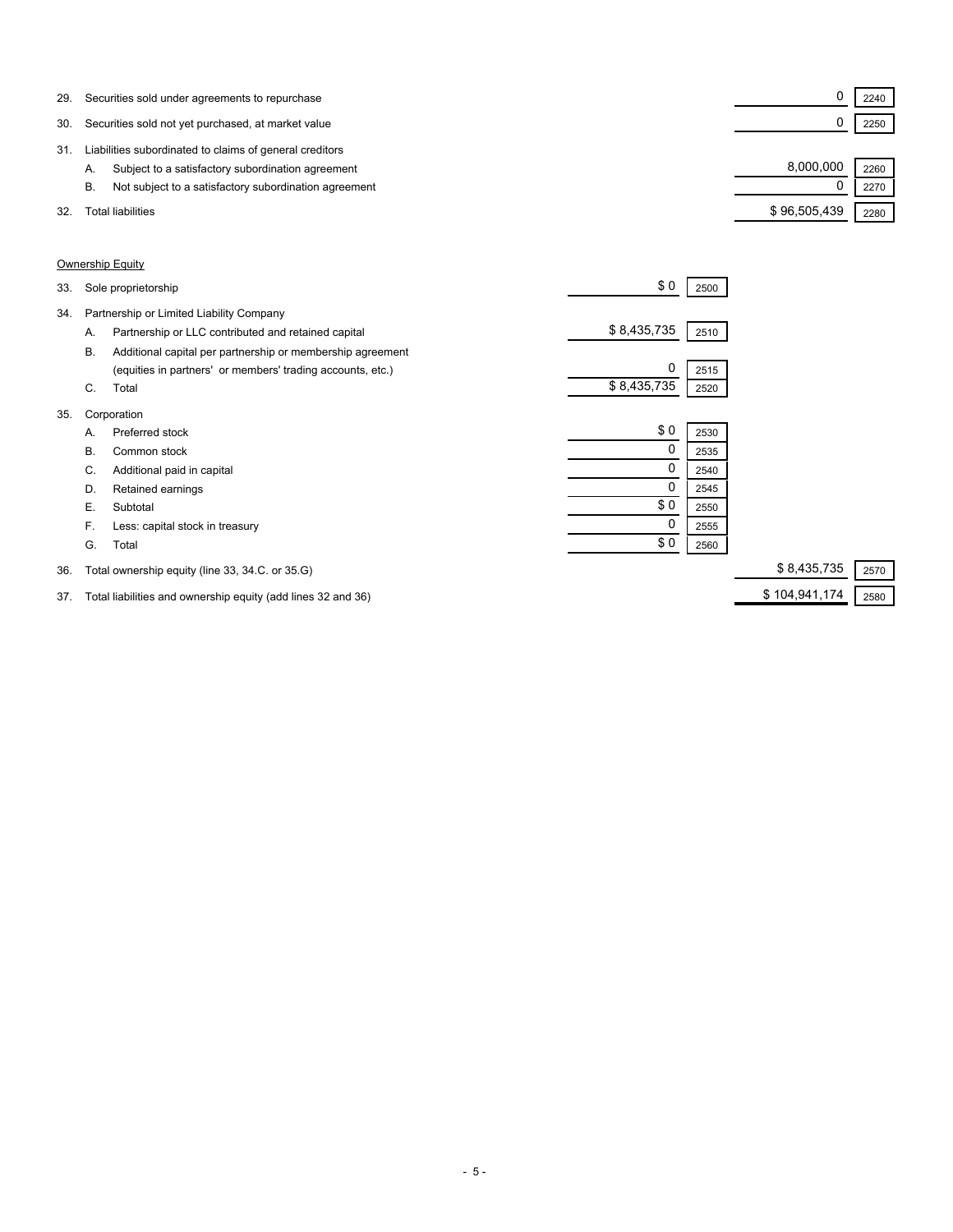| Name<br>:ompanv                          | Employer ID No:<br>---- | <b>ID No</b><br>NIF |
|------------------------------------------|-------------------------|---------------------|
| ⌒'<br>$\overline{M}$<br>יו ב <i>ו</i> וו | 1007c<br>.              | 043180 <sup>.</sup> |

## CFTC FORM 1-FR-FCM STATEMENT OF SEGREGATION REQUIREMENTS AND FUNDS IN SEGREGATION

FOR CUSTOMERS TRADING ON U.S. COMMODITY EXCHANGES

AS OF 9/30/2015

|          | <b>SEGREGATION REQUIREMENTS (Section 4d(2) of the CEAct)</b>                                                                                                                                                                                |                                 |                                                     |  |
|----------|---------------------------------------------------------------------------------------------------------------------------------------------------------------------------------------------------------------------------------------------|---------------------------------|-----------------------------------------------------|--|
| 1.       | Net ledger balance<br>Cash<br>А.<br>В.<br>Securities (at market)                                                                                                                                                                            |                                 | \$62,499,052<br>5000<br>0<br>5010                   |  |
| 2.       | Net unrealized profit (loss) in open futures contracts traded on a contract market                                                                                                                                                          |                                 | 7,607,114<br>5020                                   |  |
| 3.       | Exchange traded options<br>Market value of open option contracts purchased on a contract market<br>А.<br>В.<br>Market value of open option contracts granted (sold) on a contract market                                                    |                                 | 887,918<br>5030<br>(791,003)<br>5040                |  |
| 4.       | Net equity (deficit) (add lines 1, 2, and 3)                                                                                                                                                                                                |                                 | \$70,203,081<br>5050                                |  |
| 5.<br>6. | Accounts liquidating to a deficit and accounts with<br>debit balances - gross amount<br>Less: amount offset by customer owned securities<br>Amount required to be segregated (add lines 4 and 5)                                            | \$0<br>5060<br>$\Omega$<br>5070 | 5080<br>0<br>\$70,203,081<br>5090                   |  |
|          |                                                                                                                                                                                                                                             |                                 |                                                     |  |
| 7.       | <b>FUNDS IN SEGREGATED ACCOUNTS</b><br>Deposited in segregated funds bank accounts                                                                                                                                                          |                                 |                                                     |  |
|          | Cash<br>Α.<br>Securities representing investments of customers' funds (at market)<br>В.                                                                                                                                                     |                                 | \$26,342,852<br>5100<br>0<br>5110<br>0              |  |
| 8.       | Securities held for particular customers or option customers in lieu of cash (at market)<br>C.<br>Margins on deposit with derivatives clearing organizations of contract markets                                                            |                                 | 5120                                                |  |
|          | Cash<br>Α.<br>В.<br>Securities representing investments of customers' funds (at market)<br>C.<br>Securities held for particular customers or option customers in lieu of cash (at market)                                                   |                                 | 56,665,187<br>5130<br>0<br>5140<br>0<br>5150        |  |
| 9.       | Net settlement from (to) derivatives clearing organizations of contract markets                                                                                                                                                             |                                 | (1,620,271)<br>5160                                 |  |
| 10.      | Exchange traded options<br>Value of open long option contracts<br>А.<br>В.<br>Value of open short option contracts                                                                                                                          |                                 | 887,918<br>5170<br>(791,003)<br>5180                |  |
| 11.      | Net equities with other FCMs<br>Net liquidating equity<br>А.<br>Securities representing investments of customers' funds (at market)<br>В.<br>C.<br>Securities held for particular customers or option customers in lieu of cash (at market) |                                 | 249,715<br>5190<br>$\mathbf 0$<br>5200<br>0<br>5210 |  |
| 12.      | Segregated funds on hand (describe:                                                                                                                                                                                                         |                                 | 0<br>5215                                           |  |
| 13.      | Total amount in segregation (add lines 7 through 12)                                                                                                                                                                                        |                                 | \$81,734,398<br>5220                                |  |
| 14.      | Excess (deficiency) funds in segregation (subtract line 6 from line 13)                                                                                                                                                                     |                                 | \$11,531,317<br>5230                                |  |
| 15.      | Management Target Amount Excess funds in segregation                                                                                                                                                                                        |                                 | \$2,500,000<br>5240                                 |  |
| 16.      | Excess (deficiency) funds in segregation over (under) Management Target Amount Excess                                                                                                                                                       |                                 | \$9,031,317<br>5250                                 |  |
|          |                                                                                                                                                                                                                                             |                                 |                                                     |  |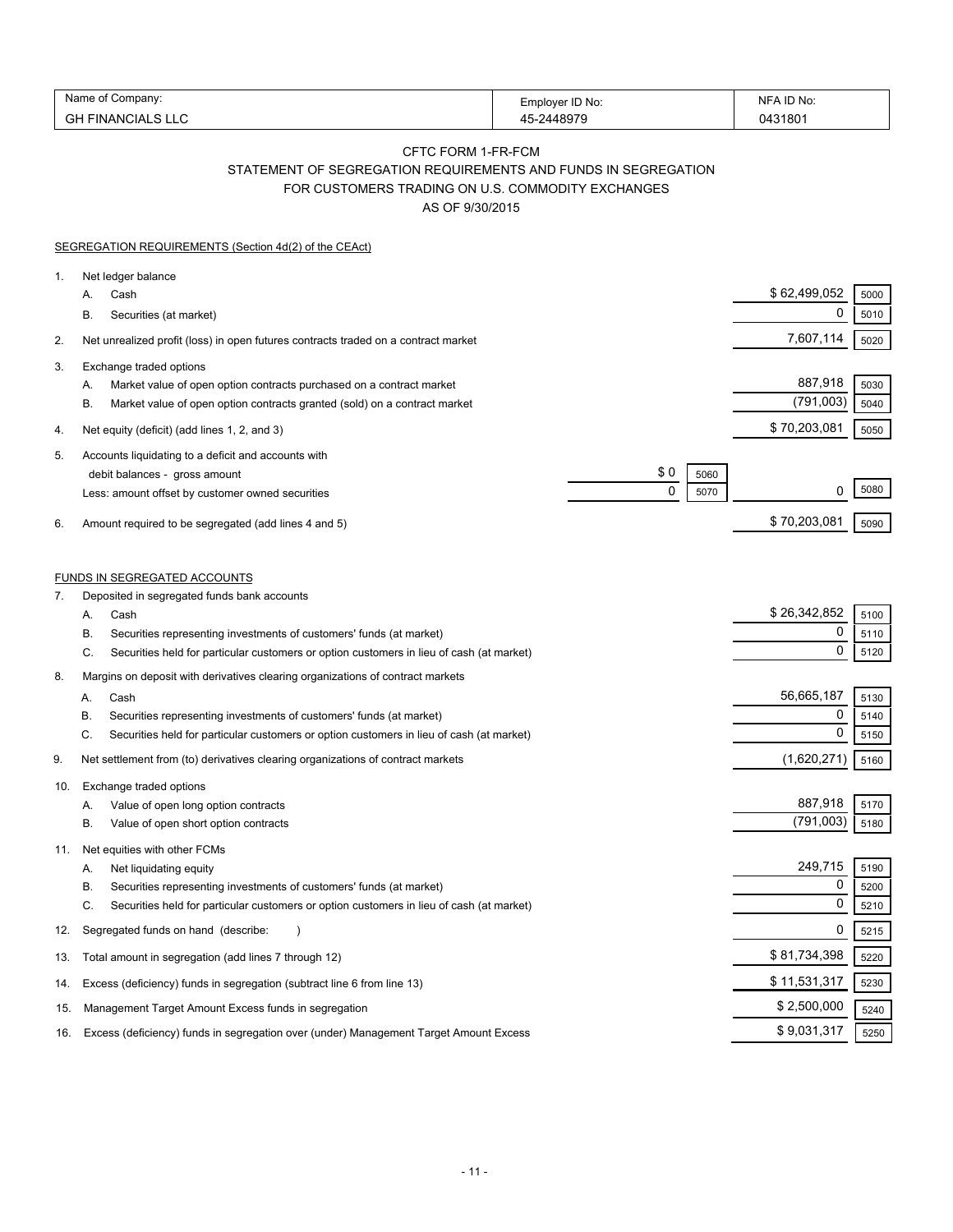| Name of Company:   | Employer ID No: | NFA ID No: |
|--------------------|-----------------|------------|
| 'GH FINANCIALS LLC | -2448979        | 0431801    |

# CFTC FORM 1-FR-FCM STATEMENT OF SEGREGATION REQUIREMENTS AND FUNDS IN SEGREGATION FOR CUSTOMERS' DEALER OPTIONS ACCOUNTS AS OF 9/30/2015

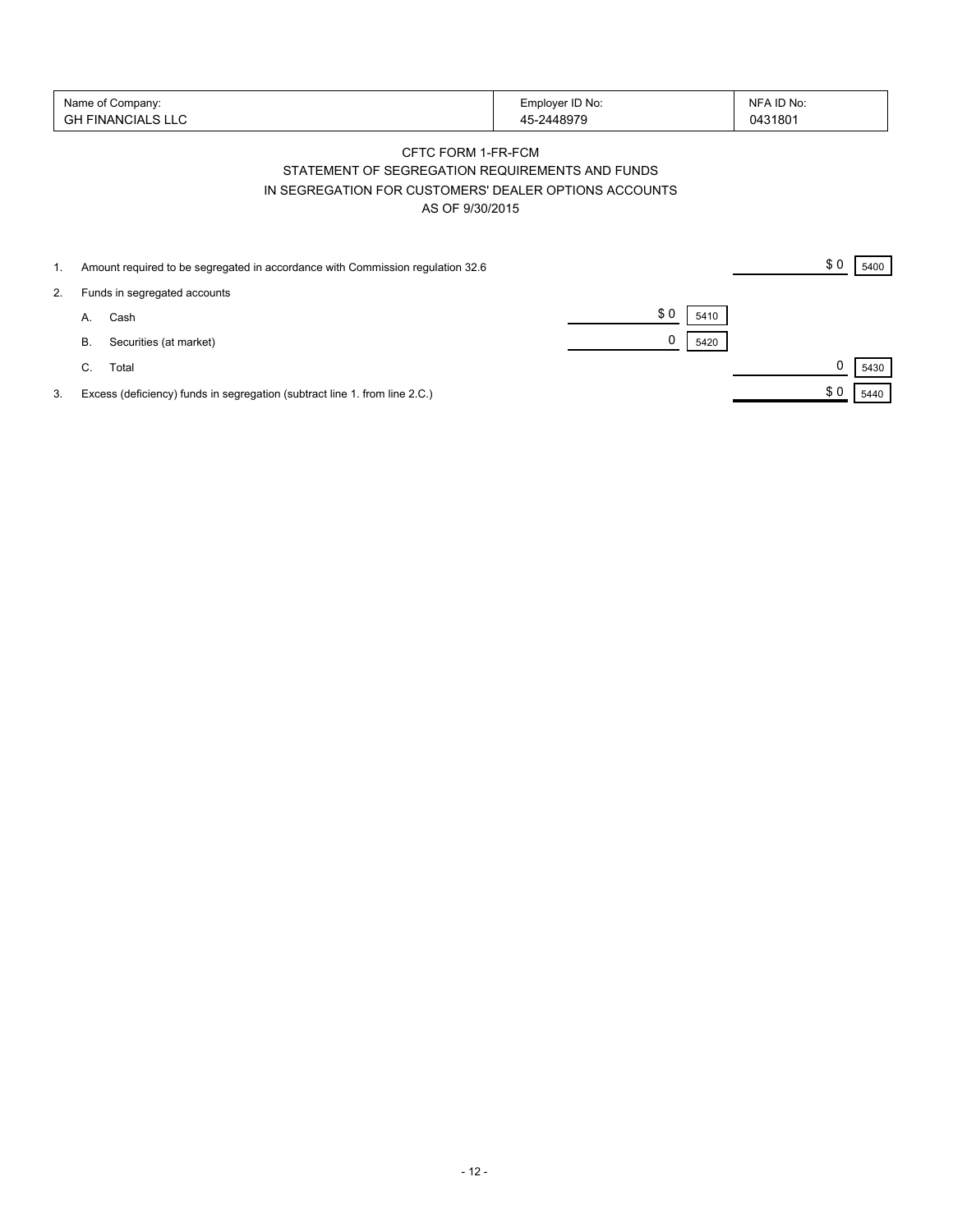| Name of Company:                                                                                                | Employer ID No:                                                  | NFA ID No:          |
|-----------------------------------------------------------------------------------------------------------------|------------------------------------------------------------------|---------------------|
| <b>GH FINANCIALS LLC</b>                                                                                        | 45-2448979                                                       | 0431801             |
|                                                                                                                 | CFTC FORM 1-FR-FCM                                               |                     |
|                                                                                                                 | STATEMENT OF SECURED AMOUNTS AND FUNDS HELD IN SEPARATE ACCOUNTS |                     |
|                                                                                                                 | PURSUANT TO COMMISSION REGULATION 30.7                           |                     |
|                                                                                                                 | AS OF 9/30/2015                                                  |                     |
|                                                                                                                 |                                                                  |                     |
| FOREIGN FUTURES AND FOREIGN OPTIONS SECURED AMOUNTS                                                             |                                                                  |                     |
| Amount required to be set aside pursuant to law, rule or                                                        |                                                                  |                     |
| regulation of a foreign government or a rule of a self-regulatory                                               |                                                                  |                     |
| organization authorized thereunder                                                                              |                                                                  | \$0<br>5605         |
| Net ledger balance - Foreign Futures and Foreign Option Trading - All Customers<br>1.                           |                                                                  |                     |
| Cash<br>А.                                                                                                      |                                                                  | \$81,114<br>5615    |
| В.<br>Securities (at market)                                                                                    |                                                                  | \$0<br>5617         |
| 2.<br>Net unrealized profit (loss) in open futures contracts traded on a foreign board of trade                 |                                                                  | \$5,351<br>5625     |
| 3.<br>Exchange traded options                                                                                   |                                                                  |                     |
| Market value of open option contracts purchased on a foreign board of trade<br>А.                               |                                                                  | \$0<br>5635         |
| Market value of open option contracts granted (sold) on a foreign board of trade<br>В.                          |                                                                  | 5637<br>\$0         |
|                                                                                                                 |                                                                  | \$86,465            |
| Net equity (deficit) (add lines 1, 2, and 3)<br>4.                                                              |                                                                  | 5645                |
| Accounts liquidating to a deficit and accounts with<br>5.                                                       | \$0                                                              |                     |
| debit balances - gross amount                                                                                   | \$0                                                              | 5651                |
| Less: amount offset by customer owned securities                                                                |                                                                  | \$0<br>5652<br>5654 |
| Amount required to be set aside as the secured amount - Net Liquidating Equity Method (add lines 4 and 5)<br>6. |                                                                  | \$86,465<br>5655    |
| Greater of amount required to be set aside to a foreign jurisdiction (above) or line 6.<br>7.                   |                                                                  | \$86,465<br>5660    |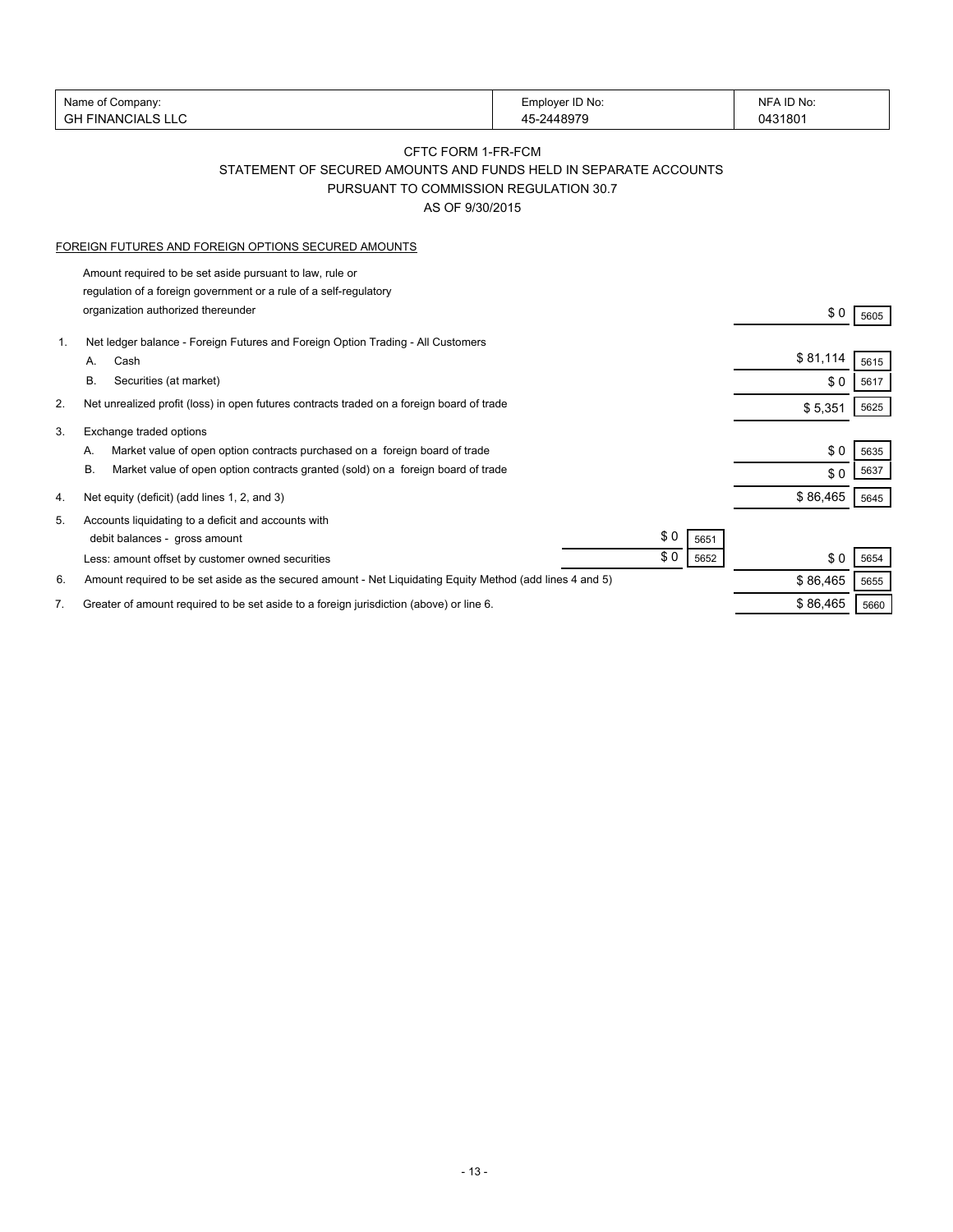| Name of Company:<br><b>GH FINANCIALS LLC</b>                                                                           | Employer ID No:<br>45-2448979                                                                                                                       | NFA ID No:<br>0431801 |
|------------------------------------------------------------------------------------------------------------------------|-----------------------------------------------------------------------------------------------------------------------------------------------------|-----------------------|
|                                                                                                                        | CFTC FORM 1-FR-FCM<br>STATEMENT OF SECURED AMOUNTS AND FUNDS HELD IN SEPARATE ACCOUNTS<br>PURSUANT TO COMMISSION REGULATION 30.7<br>AS OF 9/30/2015 |                       |
| <b>FUNDS DEPOSITED IN SEPARATE REGULATION 30.7 ACCOUNTS</b>                                                            |                                                                                                                                                     |                       |
| Cash in Banks<br>1.                                                                                                    |                                                                                                                                                     |                       |
| Banks located in the United States<br>А.                                                                               | \$276,180<br>5700                                                                                                                                   |                       |
| В.<br>Other banks qualified under Regulation 30.7<br>Name(s): See Attached<br>5710                                     | 0<br>5720                                                                                                                                           | \$276,180<br>5730     |
| 2.<br>Securities                                                                                                       |                                                                                                                                                     |                       |
| In safekeeping with banks located in the United States<br>А.                                                           | \$0<br>5740                                                                                                                                         |                       |
| In safekeeping with other banks qualified under Regulation 30.7<br>В.<br>Name $(s)$ :<br>5750                          | 0<br>5760                                                                                                                                           | 0<br>5770             |
| Equities with registered futures commission merchants<br>3.                                                            |                                                                                                                                                     |                       |
| Cash<br>А.                                                                                                             | \$106,237<br>5780                                                                                                                                   |                       |
| Securities<br>В.                                                                                                       | 0<br>5790                                                                                                                                           |                       |
| C.<br>Unrealized gain (loss) on open futures contracts<br>Value of long option contracts<br>D.                         | 5,351<br>5800<br>0<br>5810                                                                                                                          |                       |
| Е.<br>Value of short option contracts                                                                                  | $\mathbf 0$<br>5815                                                                                                                                 | 111,588<br>5820       |
| Amounts held by clearing organizations of foreign boards of trade<br>4.<br>Name $(s)$ :<br>5830                        |                                                                                                                                                     |                       |
| Cash<br>А.                                                                                                             | \$0<br>5840                                                                                                                                         |                       |
| В<br>Securities                                                                                                        | 0<br>5850                                                                                                                                           |                       |
| C.<br>Amount due to (from) clearing organization - daily variation                                                     | 0<br>5860                                                                                                                                           |                       |
| D.<br>Value of long option contracts                                                                                   | 0<br>5870                                                                                                                                           |                       |
| Е.<br>Value of short option contracts                                                                                  | 0<br>5875                                                                                                                                           | 0<br>5880             |
| Amounts held by members of foreign boards of trade<br>5.<br>Name $(s)$ :<br>5890                                       |                                                                                                                                                     |                       |
| Cash<br>А.                                                                                                             | \$0<br>5900                                                                                                                                         |                       |
| В.<br>Securities                                                                                                       | 0<br>5910                                                                                                                                           |                       |
| C.<br>Unrealized gain (loss) on open futures contracts                                                                 | 0<br>5920                                                                                                                                           |                       |
| Value of long option contracts<br>D.                                                                                   | 0<br>5930                                                                                                                                           |                       |
| Е.<br>Value of short option contracts                                                                                  | 0<br>5935                                                                                                                                           | 0<br>5940             |
| Amounts with other depositories designated by a foreign board of trade<br>6.<br>Name $(s)$ :<br>5950                   |                                                                                                                                                     | 0<br>5960             |
| Segregated funds on hand (describe):<br>7.                                                                             |                                                                                                                                                     | 0<br>5965             |
| Total funds in separate section 30.7 accounts<br>8.                                                                    |                                                                                                                                                     | \$387,768<br>5970     |
| Excess (deficiency) Set Aside Funds for Secured Amount (Subtract line 7 Secured Statement Page 1<br>9.<br>from line 8) |                                                                                                                                                     | \$301,303             |
| Management Target Amount for Excess funds in separate 30.7 accounts                                                    |                                                                                                                                                     | 5680<br>75,000        |
| 10.                                                                                                                    |                                                                                                                                                     | 5980                  |
| Excess (deficiency) funds in separate 30.7 accounts over (under) Management Target Excess<br>11.                       |                                                                                                                                                     | 226,303<br>5985       |